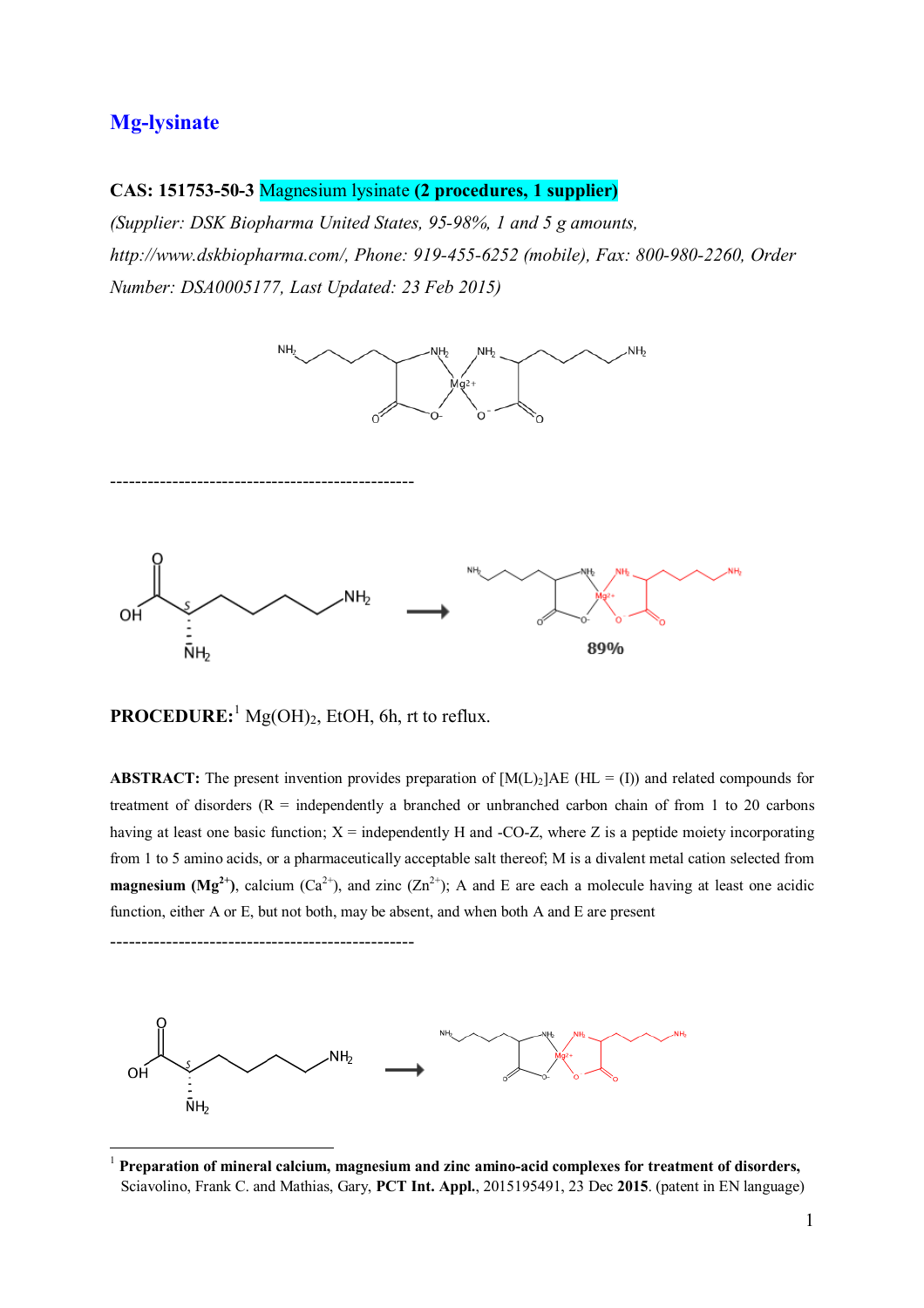# **PROCEDURE:**<sup>2</sup> MgCl<sub>2</sub>, H<sub>2</sub>O, rt, 3 h, pH 7.5.

-------------------------------------------------



**PROCEDURE: 3** Evaporation an aq solution containing equimolar amounts of L-lysine-2HCl and CaCl2 to dryness at 90 ° gives 99 % [H3NCH2(CH2)3CH(NH3)CO2Ca]3+.3 Cl- which is fed to Ca-deficient calves. **Analogously prepared is Mg L-lysinate trichloride** and a mixed preparation containing both Ca and Mg.

-------------------------------------------------

**RXN: 15570003** magnesium lysinate (bioactivity, no synthesis)



**RXN: 29485312**

 $\overline{a}$ 

magnesium bis-lysinate monohydrate (1 synthesis, spectra, phys-chem data)

<sup>2</sup> **Process for preparation of ε-***N***-lauroyl lysine,** Pang, Baohua; Ye, Aiying; Wei, Pinghe; Ding, Jingmin; Wang, Ping, Faming Zhuanli Shenqing, 102617390, 01 Aug **2012**. (patent in Chinese language)

<sup>3</sup> **Drugs containing L-lysine-bound calcium and magnesium** Struhar, Milan; Dvorakova, Edita; Mandak, Milan; Kral, Lukas Czech. (**1985**), **CS 225920 B1** 19840319.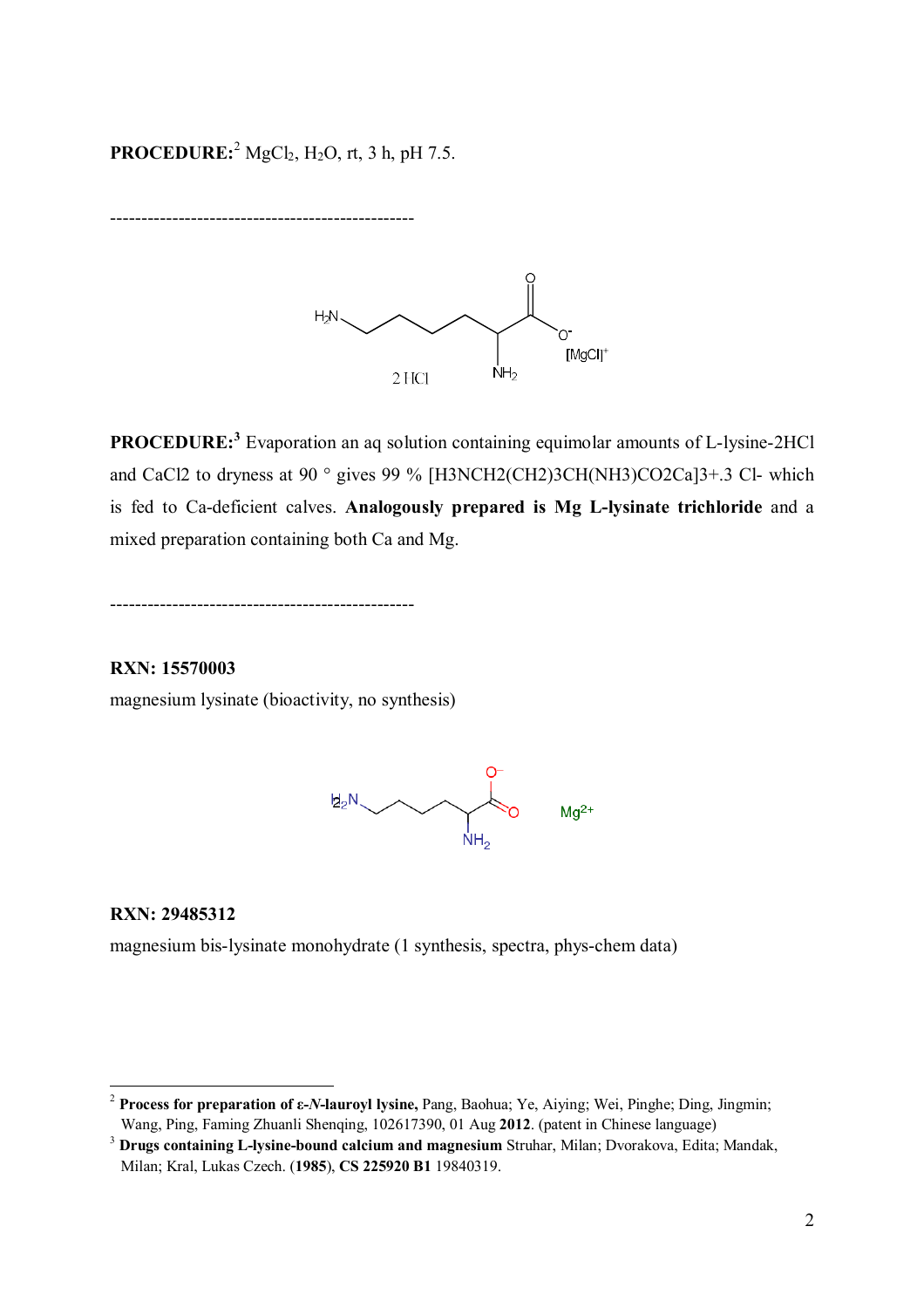

**PROCEDURE:<sup>4</sup>** 89%, magnesium hydroxide; water in ethanol, 6 h, inert atmosphere, reflux.

A stirred mixture of magnesium hydroxide (1.75 g, 30 mmol) and L-lysine (8.77 g, 60 mmol) in reagent ethanol (30 mL) under nitrogen was heated to reflux for 6 h and cooled to room temperature. The thick suspension was filtered (slow) and rinsed with ethanol, collected, and dried in vacuo to afford 9.86 g (89percent) of subject compound as a white solid. <sup>1</sup>H NMR (D<sub>4</sub>-AcOH): δ 4.00 (t, 2H, J=6 Hz); 3.06 (t, 4H, J=7.5 Hz); 1.90-2.05 (m, 4H); 1.71-1.78 (m, 4H); 1.52-1.63 (m, 4H). Elemental Analysis Calcd: C, 39.09; H, 8.75; N, 15.20. Found: C, 39.42; H, 8.47; N, 14.96. EA hits for trihydrate  $C_{12}H_{26}MgN_4O_4.3H_2O$ .

#### **RXN: 29485313**

 $\overline{a}$ 

magnesium bis(lysinate) trihydrate (no synthesis)



<sup>4</sup> **Mineral Amino-Acid Complexes of Fatty Acids,** Thetis Pharmaceuticals LLC; Sciavolino, Frank C.; Mathias, Gary Patent: US2015/366980 A1, 2015; Paragraph 0109-0110.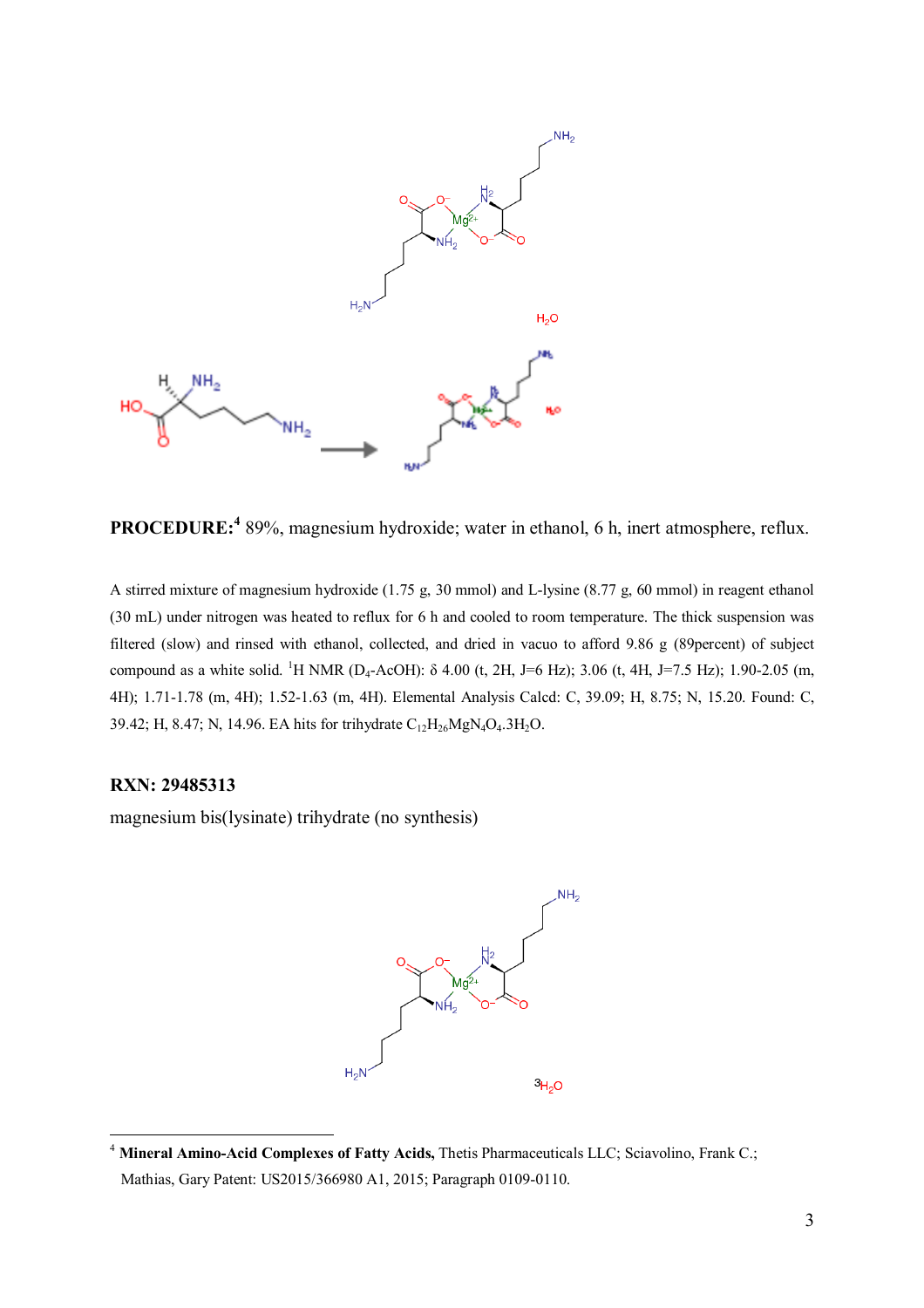## **RXN: 29669225**

magnesium lysinate (0 synthesis)

 $\mathbf{B}_{2}N$  o-<br> $\mathbf{Mg}^{2+}$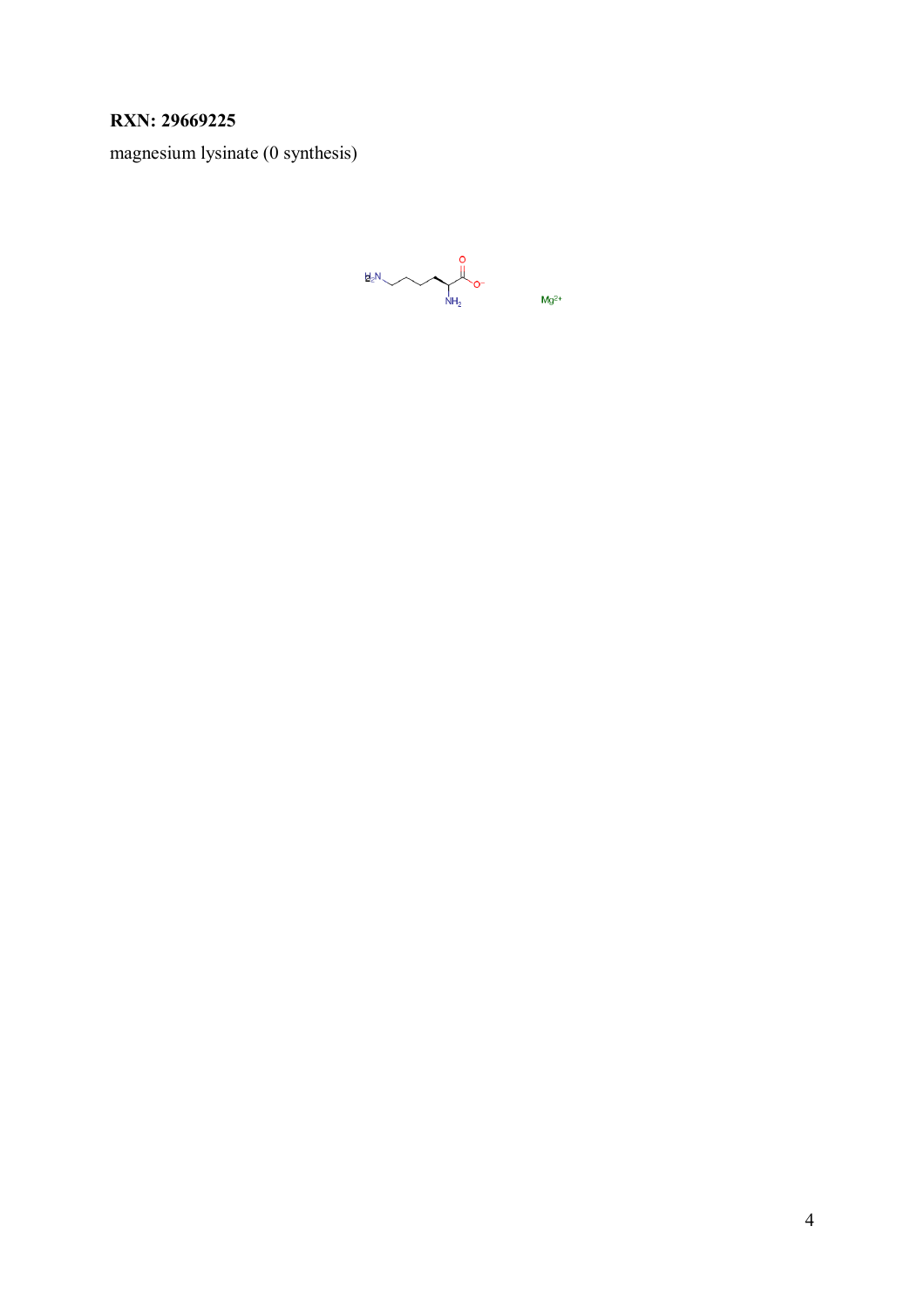### **Other known Mg-lysinates**

#### **RXN: 29485317**

magnesium bis-lysinate bis-EPA dehydrate (1 synthesis)



**PROCEDURE:**<sup>5</sup> 100 %, Tocopherol in methanol; ethyl acetate, T=50°C; 0.333333 h; Inert atmosphere.

A warmed (50° C.) stirred suspension of magnesium bis-lysinate monohydrate (1.844 g, 5.0 mmol) in methanol (10 mL) under nitrogen was treated with a solution of EPA (3.63 g, 12 mmol) in methanol (10 mL) containing alpha-D-tocopherol (100 mg) dissolved in ethyl acetate (0.5 mL), stirred for 20 min, then the mixture was concentrated in vacuo and suspended in acetonitrile (50 mL). The suspension was stirred for 3 h, filtered, washed with acetonitrile, collected and dried in vacuo to afford 4.78 g (100percent) of magnesium lysinate his EPA as a white solid. NMR (d4-AcOH): δ 5.27-5.44 (m, 20H) 4.00 (t, 2H, J=6 Hz) 3.06 (t, 4H, J=7.5 Hz) 2.80-2.89 (m, 16H) 2.36 (t, 4H, J=7.5 Hz) 2.05-2.16 (m, 8H) 1.91-2.00 (m, 4H) 1.65-1.78 (m, 8H) 1.54-1.63 (m, 4H) 0.95 (t, 6H, J=7.5 Hz). Elemental Analysis from previous batch: Calcd: C, 65.36; H, 9.49; N, 5.86. Found: C, 65.12; H, 9.49; N. Passes as a dihydrate.

 $\overline{a}$ <sup>5</sup> **Mineral Amino-Acid Complexes of Fatty Acids**, Thetis Pharmaceuticals LLC; Sciavolino, Frank C.; Mathias, Gary, Patent: US2015/366980 A1, 2015; Paragraph 0111.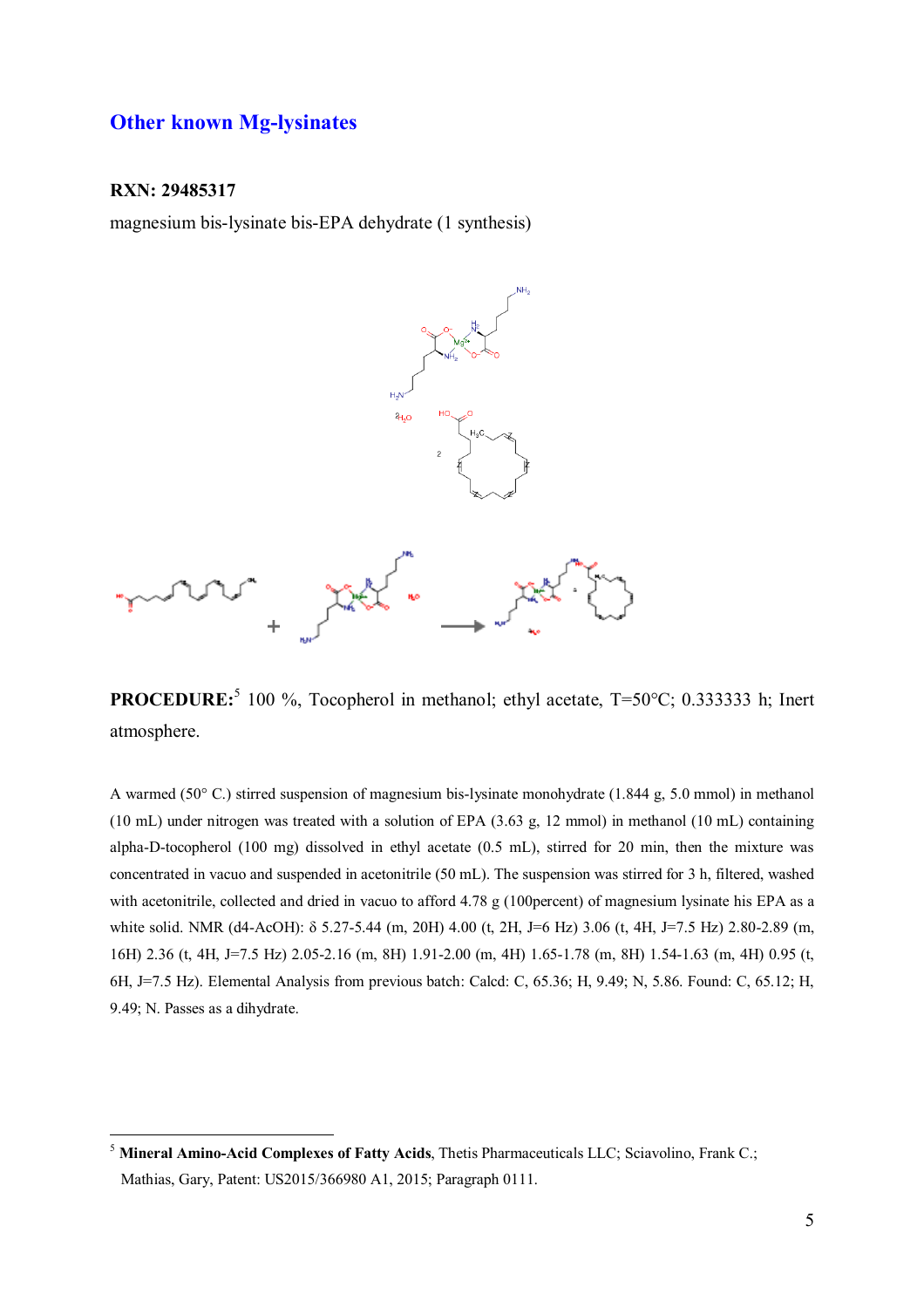**RXN: 29485318** (2 synthesis)

 $\overline{a}$ 

magnesium bis-lysinate mono-EPA



**PROCEDURE:**<sup>6</sup> 100 %, tocopherol in methanol; ethyl acetate, T=50°C; 0.333333 h; Inert atmosphere.

A warmed (50° C.) stirred suspension of magnesium bis-lysinate monohydrate (1.00 g, 3.0 mmol) in methanol (5 mL) under nitrogen was treated with a solution of EPA (0.94 g, 3.1 mmol) in methanol (10 mL) containing alpha-D-tocopherol (100 mg) dissolved in ethyl acetate (0.5 mL), and stirred for 20 min, then most of the methanol was removed in vacuo and replaced with acetonitrile (20 mL). The mixture was stirred for 3 h, filtered, washed with acetonitrile, collected and dried in vacuo to afford 1.855 g (100 percent) of subject material as a pale beige solid. MP 152-154° C. 1H NMR (d4-AcOH): δ 5.25-5.45 (m, 10H); 3.99 (t, 2H, J=6 Hz); 3.06 (t, 4H, J=7.5 Hz); 2.75-2.90 (m, 8H); 2.36 (t, 2H, J=7.5 Hz); 2.05-2.20 (m, 4H); 1.90-2.05 (m, 4H); 1.65-1.80 (m, 6H); 1.50-1.65 (m, 4H); 0.95 (t, 3H, J=7.5 Hz). 13C NMR (d4-AcOH): δ 179.27, 173.97, 131.60, 128.71, 128.24, 127.99, 127.97, 127.88, 127.68, 126.93, 54.35, 39.40, 32.90, 29.53, 26.21, 26.14, 25.23, 25.21, 25.12, 24.30, 21.41, 20.16, 13.50.

<sup>&</sup>lt;sup>6</sup> Mineral Amino-Acid Complexes of Fatty Acids, Thetis Pharmaceuticals LLC; Sciavolino, Frank C.; Mathias, Gary, Patent: US2015/366980 A1, 2015; Paragraph 0112-0113.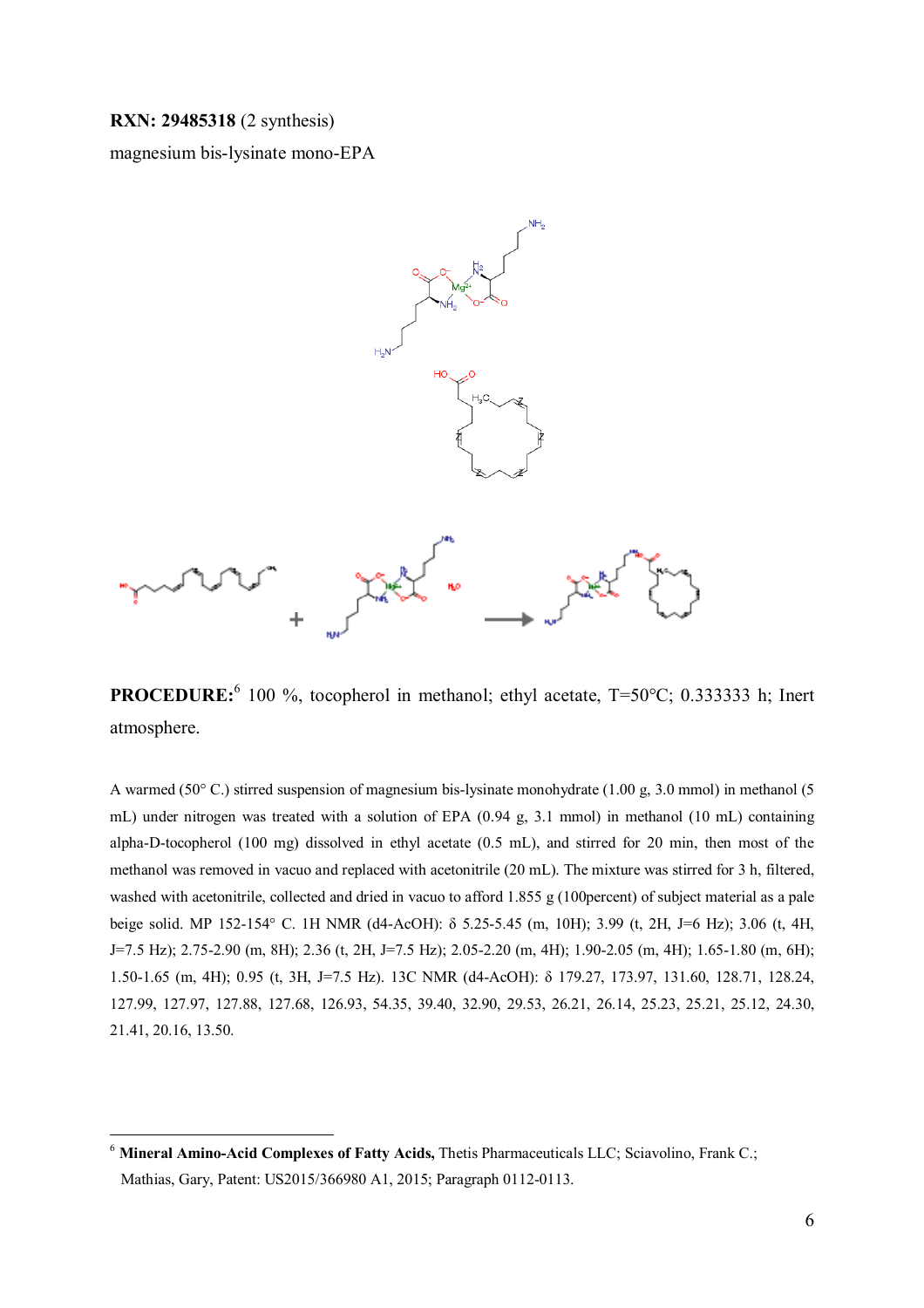

**PROCEDURE:**<sup>7</sup> 1/ magnesium hydroxide; water / ethanol / 6 h / Inert atmosphere / Reflux 2: Tocopherol / methanol; ethyl acetate / 0.33 h / 50 °C / Inert atmosphere.

**RXN: 29485319** (1 synthesis) magnesium bis-lysinate bis-DHA dehydrate

-------------------------------------------------

-------------------------------------------------



**PROCEDURE:**<sup>8</sup> 96 %, tocopherol in methanol; ethyl acetate, T=50°C; 0.333333 h; Inert atmosphere.

 $\overline{a}$ <sup>7</sup> **Mineral Amino-Acid Complexes of Fatty Acids**, Thetis Pharmaceuticals LLC; Sciavolino, Frank C.; Mathias, Gary, Patent: US2015/366980 A1, 2015.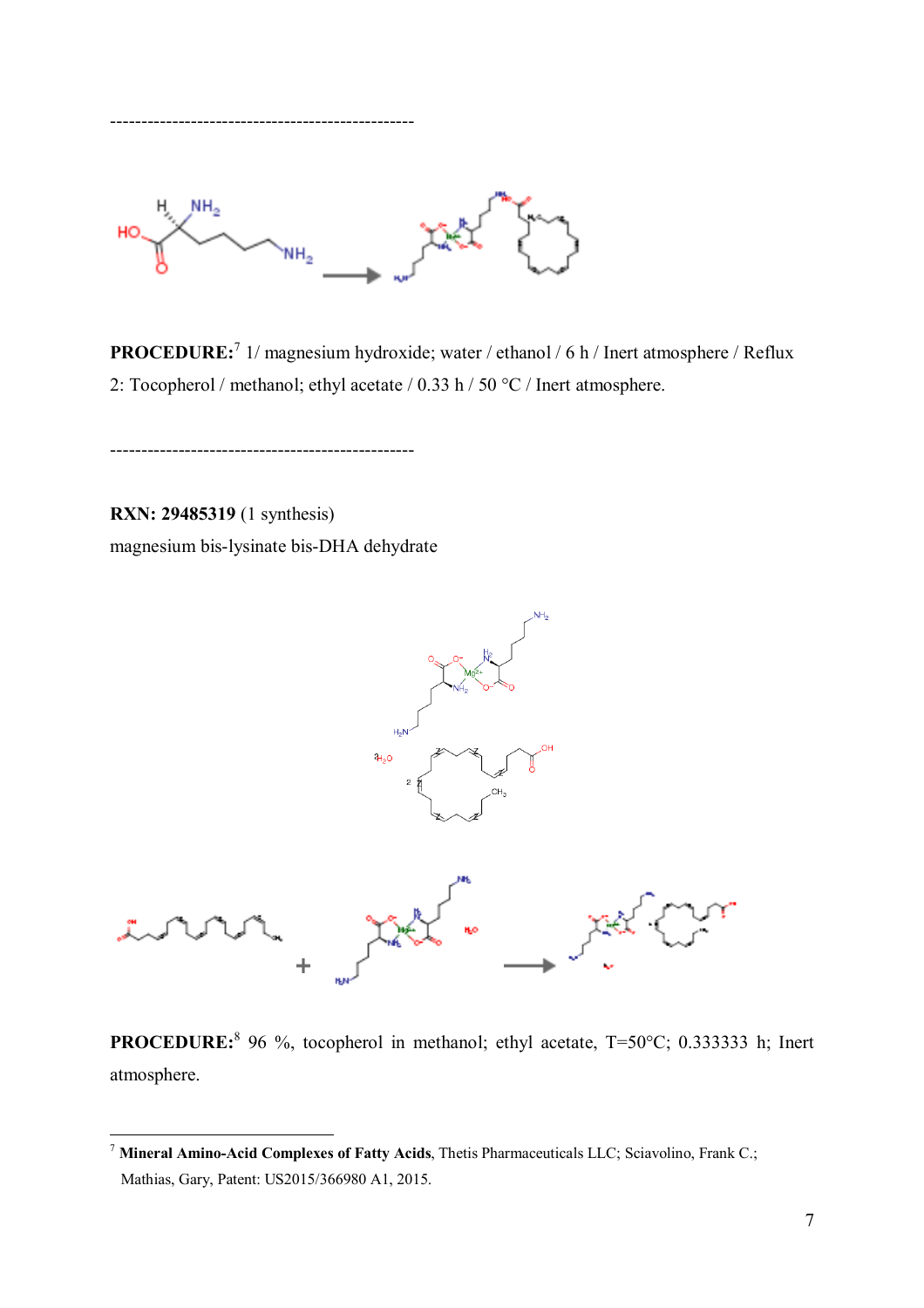A warmed (50° C.) stirred suspension of magnesium bis-lysinate monohydrate (1.663 g, 5.0 mmol) in methanol (10 mL) under nitrogen was treated with a solution of DHA (3.53 g, 10.75 mmol) in methanol (10 mL) which had been combined with alpha-D-tocopherol (60 mg) in ethyl acetate (0.5 mL), and stirred for 20 min, then most of the methanol was removed in vacuo and replaced with acetonitrile (30 mL). The mixture was stirred for 3 h, filtered, washed with acetonitrile, collected and dried in vacuo to afford 4.85 g (96percent) of subject material as a very pale beige solid. Calcd for  $C_{56}H_{90}MgN_4O_8.2H_2O$ : C, 66.75; H, 9.40; N, 5.56. Found: C, 67.05; H, 9.49; N, 5.30. MP 147-150° C. <sup>1</sup>H NMR (d4-AcOH): δ 5.25-5.45 (m, 24H); 4.01 (t, 2H, J=6 Hz); 3.07 (t, 4H, J=7.5 Hz); 2.75-2.95 (m, 20H); 2.35-2.45 (m, 8H); 2.05-2.15 (m, 4H); 1.90-2.05 (m, 4H); 1.70-1.80 (m, 4H); 1.50-1.65 (m, 4H); 0.95 (t, 6H, J=7.5 Hz). <sup>13</sup>C NMR (d4-AcOH): δ 178.76; 173.91, 131.59, 129.15, 128.24, 127.97, 127.95, 127.89, 127.86, 127.68, 127.62, 126.93, 54.33, 39.40, 33.46, 29.46, 26.16, 25.24, 25.23, 25.22, 25.18, 25.11, 22.21, 21.34, 20.16, 13.48.

#### **RXN: 29485320** (1 synthesis)

-

magnesium Bis-Lysinate Mono-EPA Mono-DHA dehydrate



**PROCEDURE:**<sup>9</sup> 100 %, tocopherol in methanol; ethyl acetate, T=50°C; 0.333333 h; Inert atmosphere.

<sup>8</sup> **Mineral Amino-Acid Complexes of Fatty Acids**, Thetis Pharmaceuticals LLC; Sciavolino, Frank C.; Mathias, Gary Patent: US2015/366980 A1, 2015. Paragraph 0114-0115.

<sup>9</sup> **Mineral Amino-Acid Complexes of Fatty Acids**, Thetis Pharmaceuticals LLC; Sciavolino, Frank C.; Mathias, Gary, Patent: US2015/366980 A1, 2015; Paragraph 0116-0117.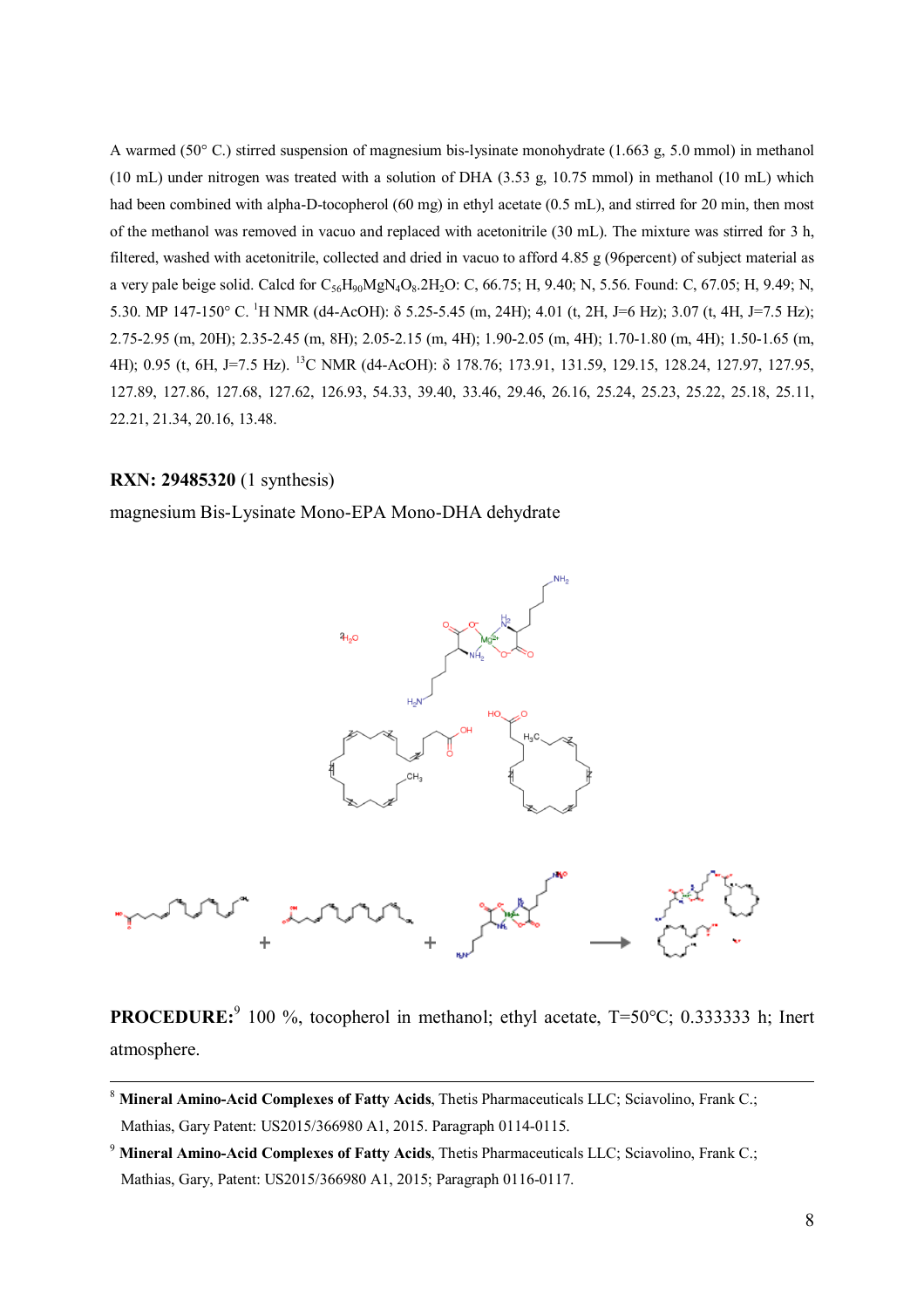A warmed (50° C.) stirred suspension of magnesium bis-lysinate trihydrate (1.844 g, 5.0 mmol) in methanol (25 mL) under nitrogen was treated with a solution of EPA (1.66 g, 5.5 mmol) and DHA (1.81, 5.5 mmol) in methanol (25 mL) which had been combined with alpha-D-tocopherol (100 mg) in ethyl acetate (1 mL), and stirred for 20 min, then the mixture was concentrated in vacuo and suspended in acetonitrile (75 mL). The mixture was stirred for 3 h, filtered, washed with acetonitrile, collected and dried in vacuo to afford 4.93 g (100percent) of subject material as a pale beige solid. MP 153-155° C. 1H NMR (d4-AcOH): δ 5.25-5.45 (m, 22H); 4.00 (t, 2H, J=6 Hz); 3.07 (t, 4H, J=7.5 Hz); 2.80-2.90 (m, 18H); 2.40 (m, 4H); 2.37 (t, 2H, J=7.5 Hz); 2.10-2.17 (m, 2H); 2.08 (t, 4H, J=7.5 Hz); 1.92-2.02 (m, 4H); 1.72-1.80 (m, 4H); 1.65-1.70 (m, 2H); 1.52-1.62 (m, 4H); 0.96 (t, 6H, J=7.5 Hz). 13C NMR (d4-AcOH): δ 179.31, 178.75, 173.94, 131.59, 129.15, 128.71, 128.69, 128.24, 127.97, 127.95, 127.89, 127.87, 127.68, 127.63, 126.92, 54.33, 39.39, 33.47, 32.88, 29.48, 26.18, 26.13, 25.24, 25.22, 25.18, 25.11, 24.28, 22.22, 22.05, 21.36, 20.16, 13.49. LCMS (m-1): lysine (145.9, 100percent); EPA (301.8, 100percent); DHA (327.8, 100percent).

### **RXN: 29485323** (0 synthesis)

magnesium Bis-Lysinate Mono-EPA Mono-DHA dehydrate



#### **CAS:** 1841444-59-4

Magnesium, L-lysinato / docosapentaenoate  $(2:1)$ . Literature (synthesis).<sup>1</sup>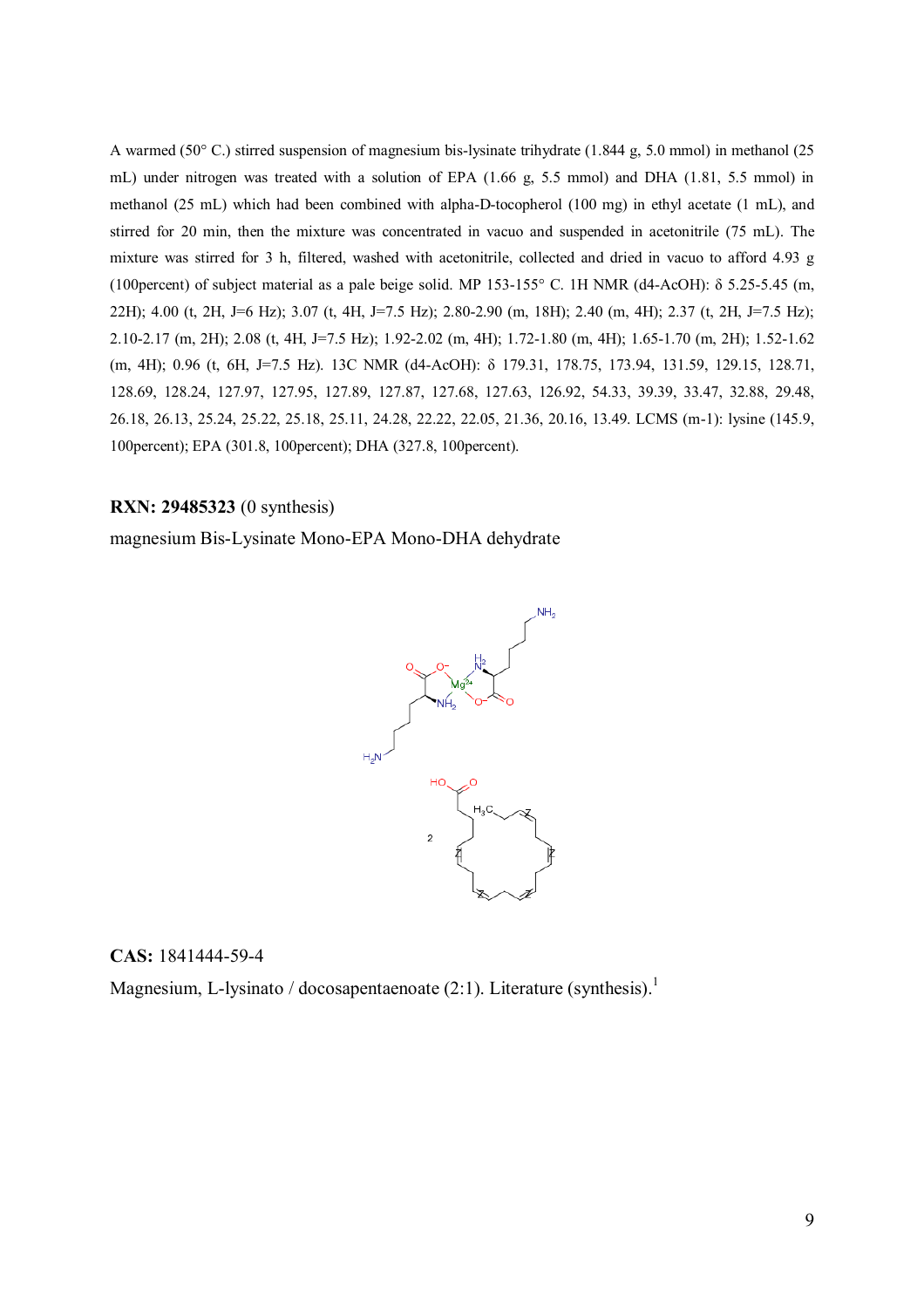

CAS: 1841444-58-3 octadecatrienoate. Literature (synthesis).<sup>1</sup>



**CAS:** 1841444-57-2 hexadecanoate Literature (synthesis). Literature (synthesis).<sup>1</sup>



CAS: 1841444-56-1 octadecenoate. Literature (synthesis).<sup>1</sup>



**CAS:** 1841444-55-0 octadecadienoate. Literature (synthesis).<sup>1</sup>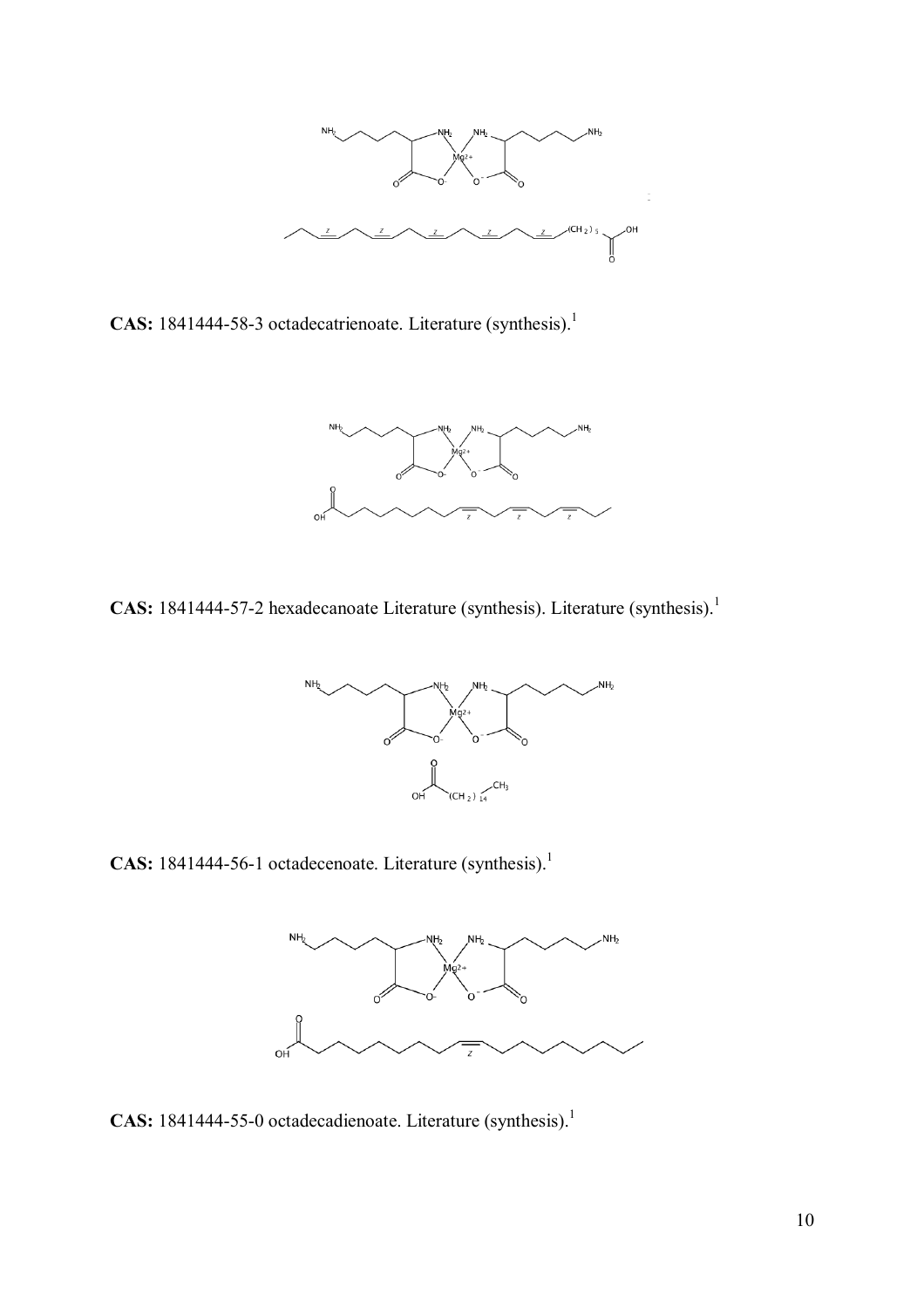

CAS: 1841444-54-9 octadecanoate. Literature (synthesis).<sup>1</sup>



CAS: 1841444-53-8 docosahexaenoate, eicosapentaenoate. Literature (synthesis).<sup>1</sup>



**CAS:** 1841444-52-7 docosahexaenoate. Literature (synthesis). Literature (synthesis).<sup>1</sup>



CAS: 1841444-51-6 eicosapentaenoate. Literature (synthesis).<sup>1</sup>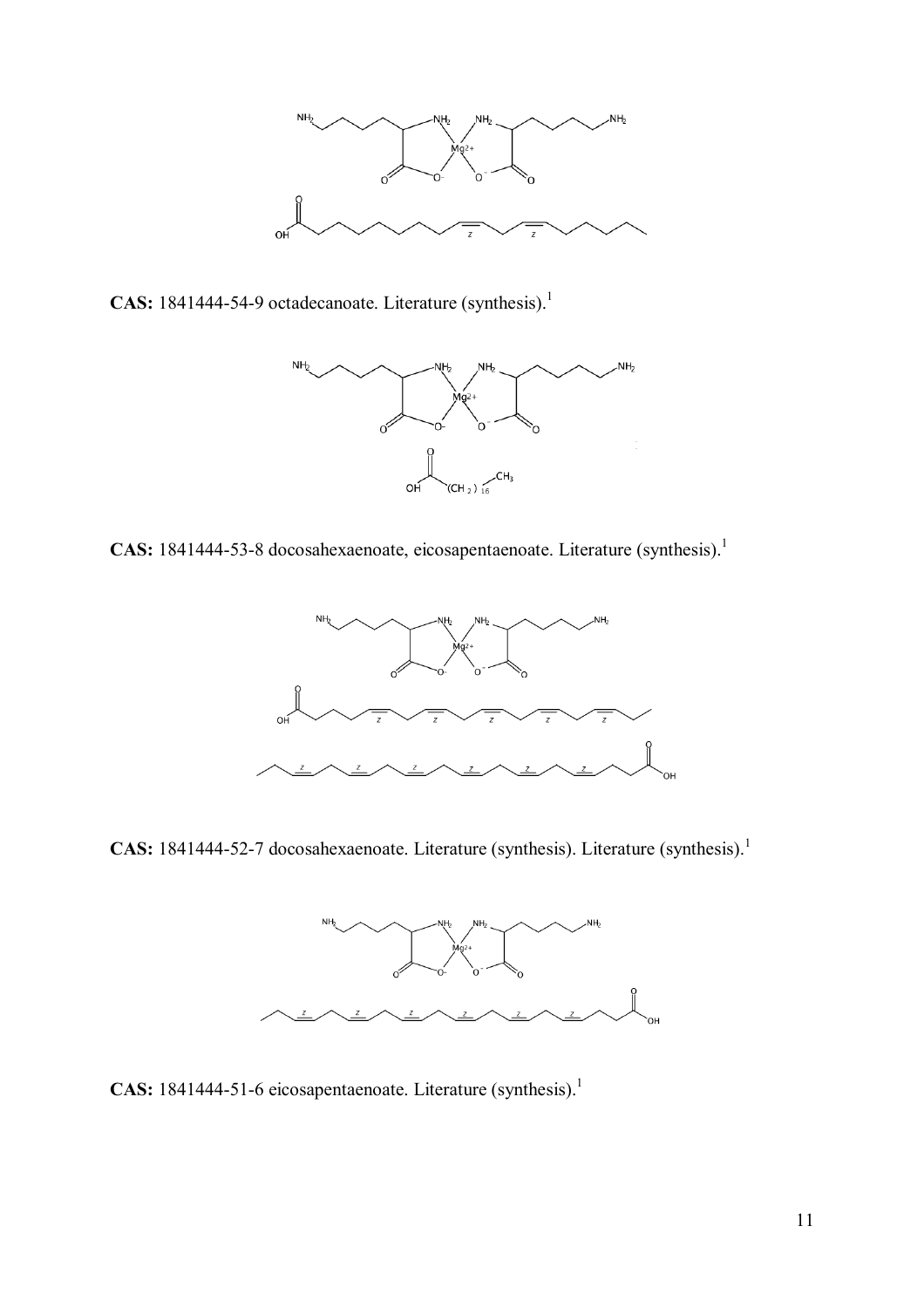

**CAS:** 1841444-50-5 eicosapentaenoate. Literature (synthesis).<sup>1</sup>



-------------------------------------------------